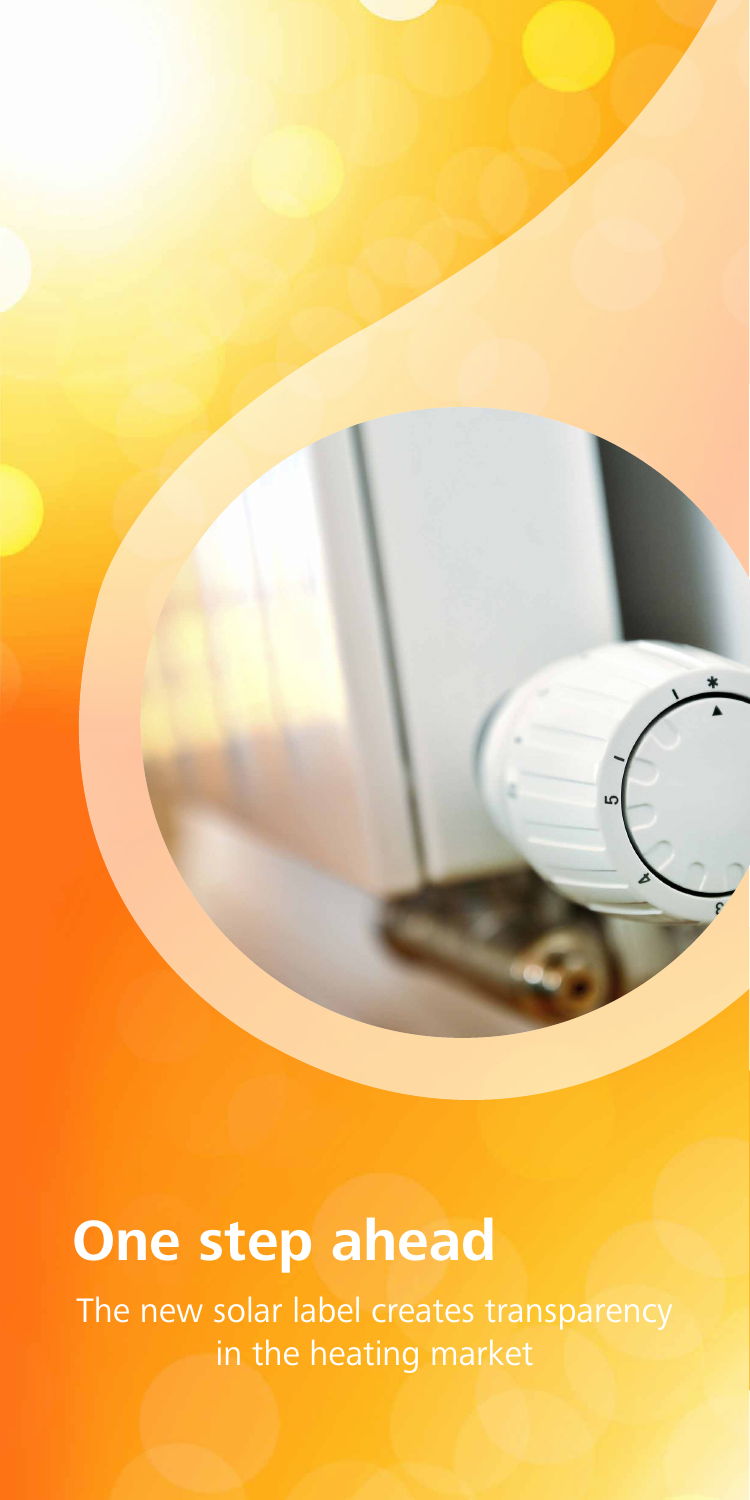# **Energy label for heating systems**

The new energy efficiency label for heating generators and storage tanks

From red to green, from G to A+++: the energy efficiency label is well known for consumers when buying a washing machine, a lamp, a television and other home devices. The color scale and the energy efficiency classification provide information about the energy use of the corresponding device.

#### A decision about efficiency

As of September 26th, 2015 all heating generators such as gas boilers, heat pumps, heaters with cogeneration, water heaters and storage tanks, must also be marked with a label. The new label should help consumers to make an informed decision when choosing a heating system. The less primary energy the heating system uses, the more efficient it is.

#### Not everything has been considered

Though, what the label does not provide is information about the efficiency of the individual technologies and devices. It tells only indirectly something about the expected energy costs.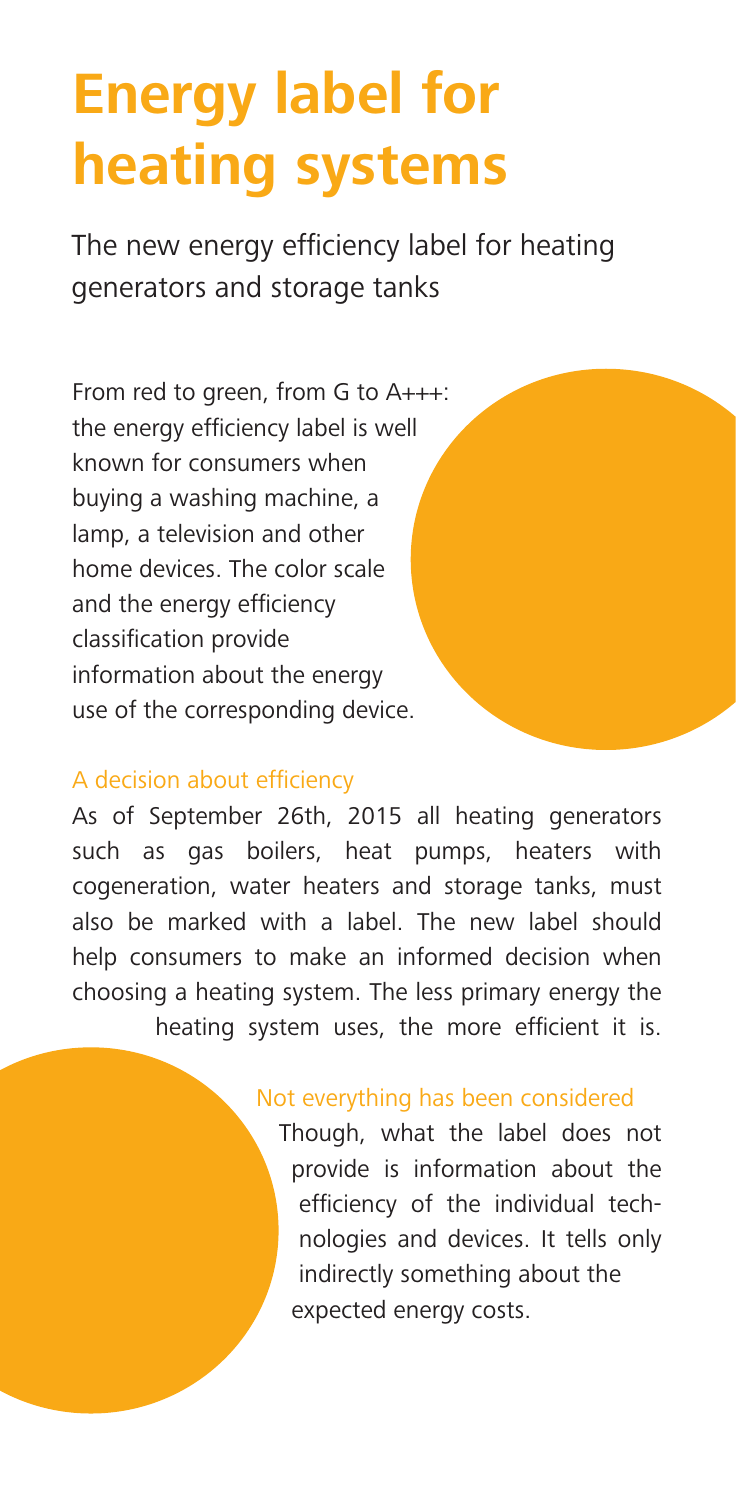## **Solar thermal**

### Environmentally friendly and cost-effective heating

Nowadays, consumers can cover more than 50 percent of their heat consumption for water and heating with solar thermal collectors. However, the potential of solar thermal is much higher. Home owners can optimize the energy balance of their houses with solar collectors, can profit from impressive cost-savings and even reach a solar-based heat supply.



# **Happy without an own label?**

However, someone willing to get information about the efficiency of a solar thermal collector after September 26th, 2015 by means of the official EU efficiency labels will not get any further. Since solar thermal collectors consume almost no energy at all, but supply heat instead, they are not required to be labelled as a product. Only in combination with another heating generator, such as gas condensing boiler, solar collectors are included in the so-called package label. Due to their minimal primary energy consumption they make the efficiency class of the whole heating system better off.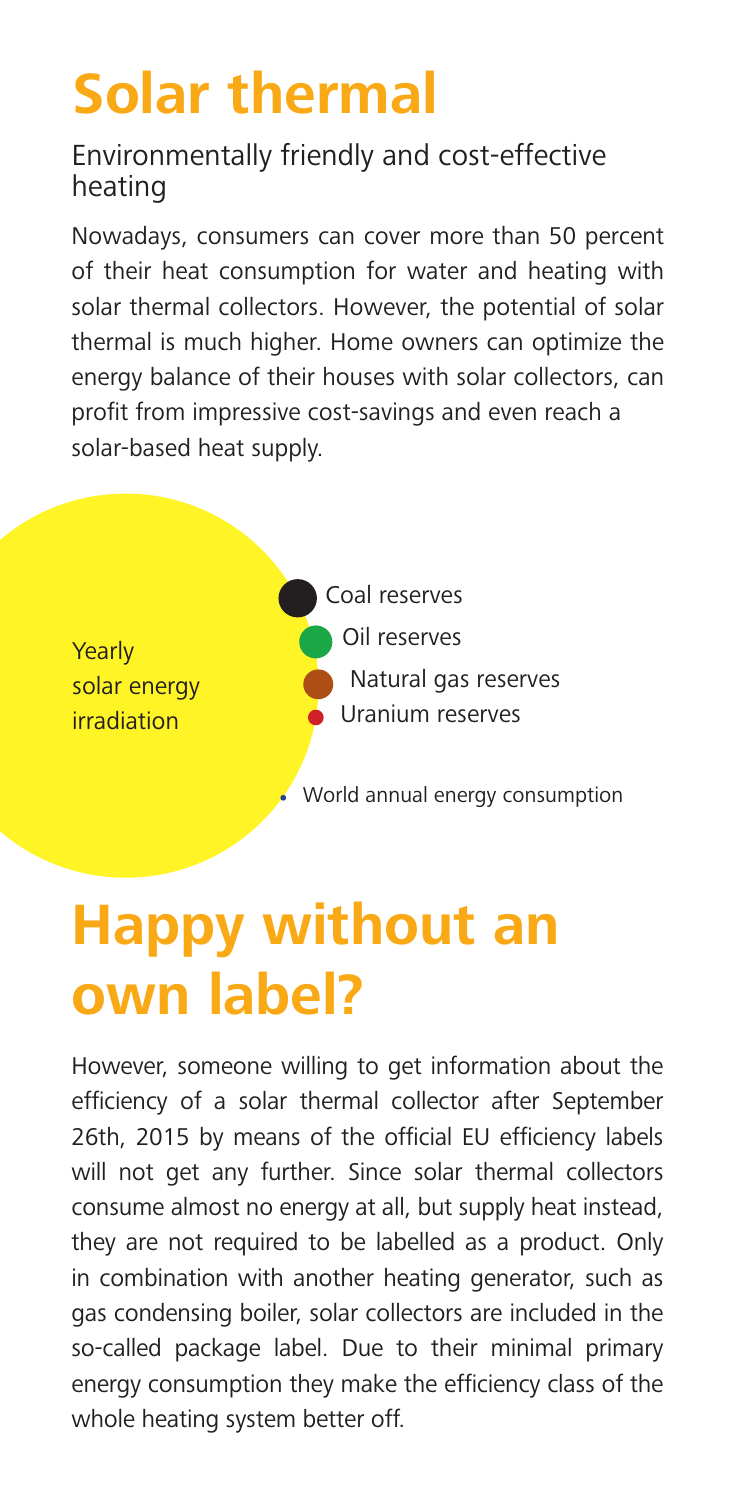## **More transparency**

In order to offer consumers a transparent decision making tool, relevant market players of the solar thermal sector have joined forces and elaborated on existing EU regulations for the benefit of the solar thermal market. The result: a voluntary solar label which provides information about the energy output of the collectors. It is based on the standardized, independent and worldwide accepted Solar Keymark certification.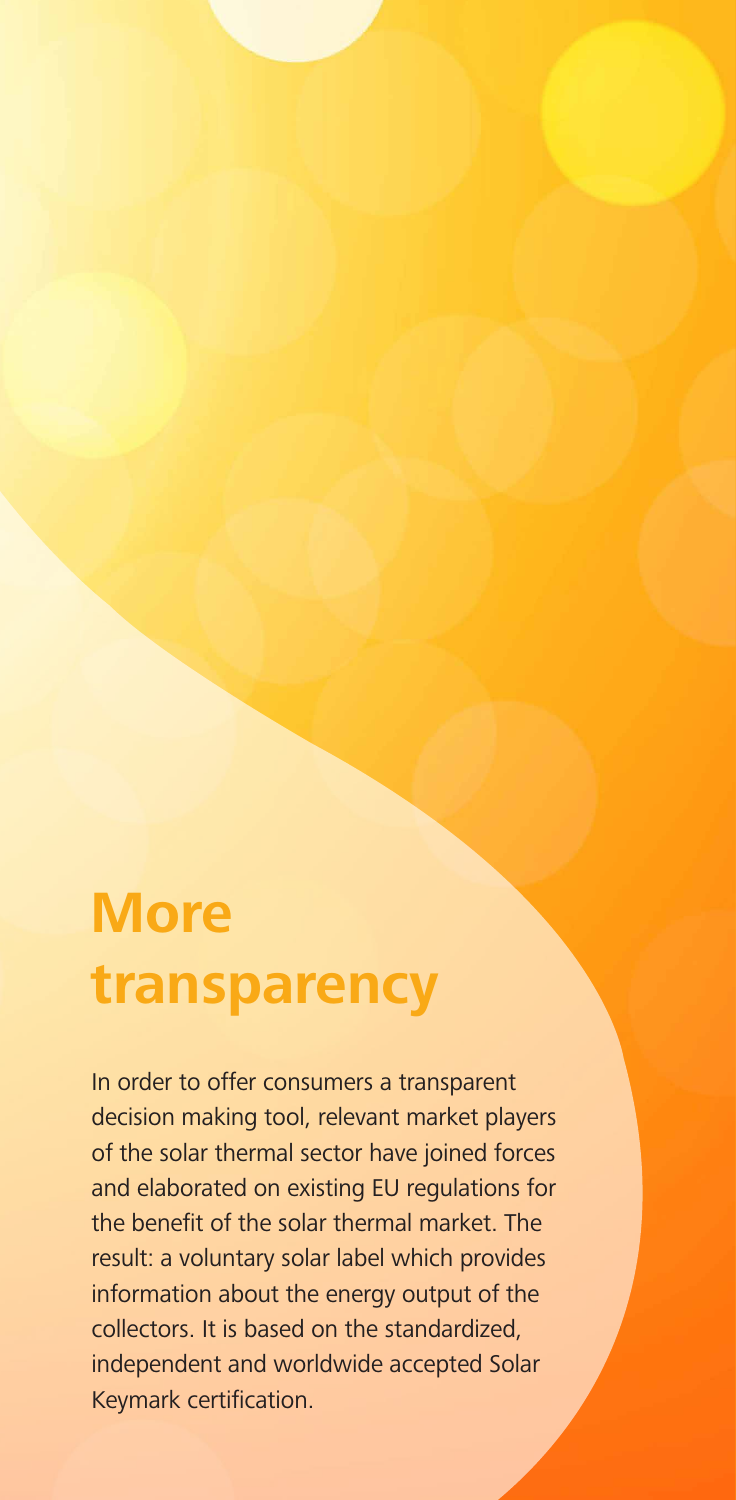# **The solar label**

It looks familiar, but is it actually quite different: the solar label refers to the energy output and not to the energy efficiency.



From B to AAA: there is no red classification because all solar thermal collectors consume almost no primary energy.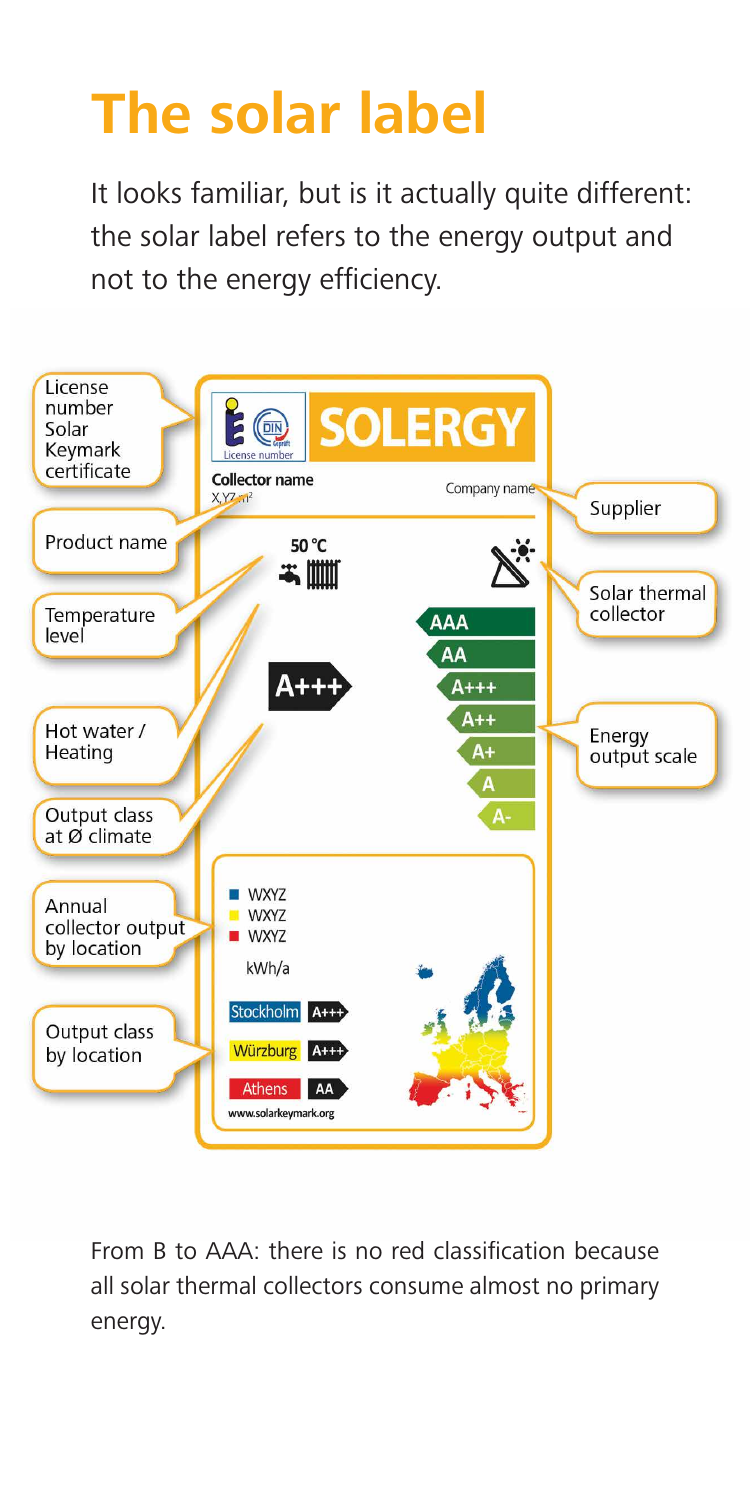# **What does the label tell me?**

Whether hot water or heating: the collector label offers reliable information about the energy output.



### **Three questions, three answers**

#### What does the label tell me?

The label is a decision making tool for the selection of a solar thermal collector which meets the own heating demand.

### What is an energy output class?

The energy output class shows how good the solar irradiation is used. It refers to the annual efficiency.

### Is it an official label?

Within the current EU labelling system, solar thermal collectors are not to be labeled. Suppliers with a high sense of responsibility have initiated a voluntary collector labelling system.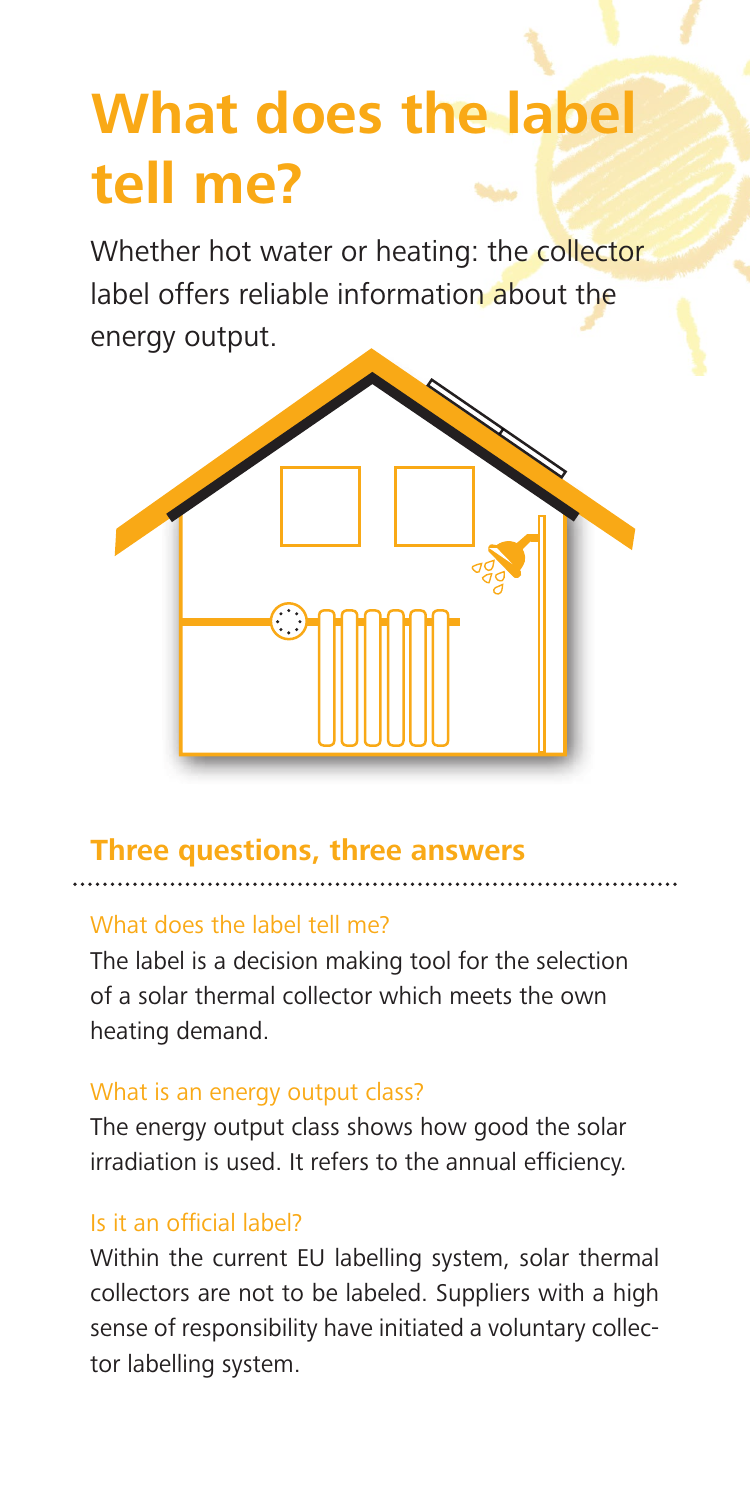## **In good hands:**

Whether the package label for heating systems or the meaningful collector label: your installer can answer further questions. He is the right partner when it comes to the evaluation of various heating combinations according to your needs.